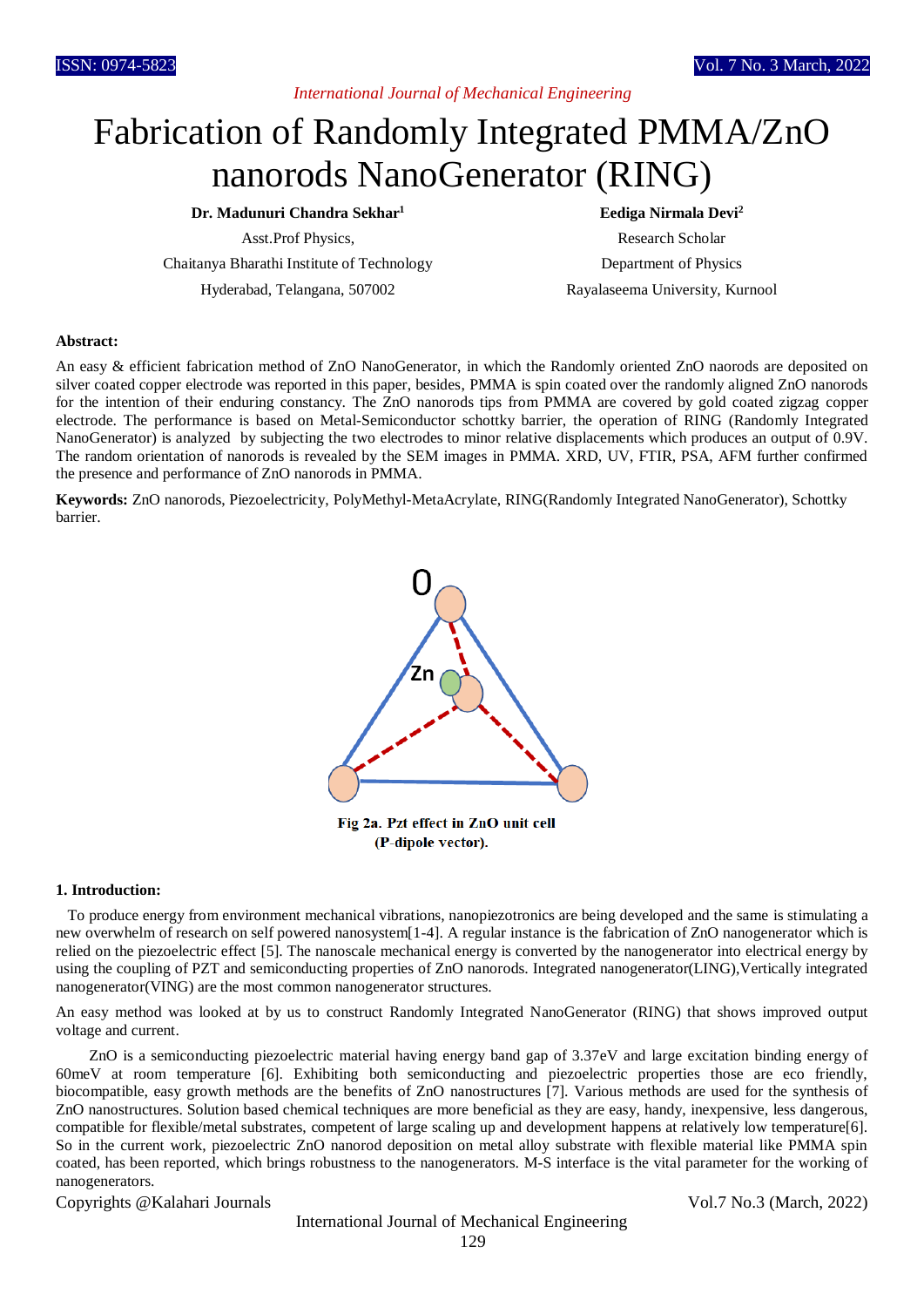

#### **2. Piezoelectricity of ZnO**

ZnO comes under the class of piezoelectric materials and its anisotropic piezoelectric properties are because of its crystal structure which belongs to P6<sub>3</sub>mc symmetry group having no center of symmetry [8]. In this case, the unit cell bary centers of positive and negative charges do not overlap. As shown in Fig 2a, the electric dipole will be appeared within the crystal and it modulated by the application of mechanical stress (direct piezoelectric effect).

The piezoelectric coefficient  $d_{ij}$  is the ratio of the strain in the j-axis to the electric field applied along the i-axis, when all external stresses are held constant. In the piezoelectric material there are two practical coupling modes: the stack configuration operating in the 33 mode and the bend configuration operating in the 31 mode as shown in Figure 2b. The sign convention assumes that the poling direction is always in the "3" direction.

 $d_{31}$  will be applied for the force applied in the direction perpendicular to the poling direction, such as bending,; and  $d_{33}$  will applied for the force applied in the identical direction as the poling direction, such as the compression. In 31 mode, the electric field is along the polarization axis (direction 3), but the strain is in the 1 axis (orthogonal to the polarization axis). In 33 mode, the electric field is along the polarization axis (direction 3). Typically, the 31 mode has been the regularly used coupling mode in the energy harvesting via piezoelectric effect, but the piezoelectric coefficient  $d_{31}$  is lower than  $d_{33}$ .

Based on its orientation the ZnO crystal is anisotropic; its piezoelectric coefficients are dissimilar.  $d_{33} = 12.4$  pm/V is the accepted piezoelectric coefficient of single crystal ZnO [9],  $d_{31}=5.1$  pm/V is also reported [10]. Due to the high aspect ratio ZnO nanowires/nanorods can endure larger amounts of strain to generate more mechanical energy accessible for conversion into electrical energy.

#### **3. Primitive Regulation of Nanogenerator**



Copyrights @Kalahari Journals Vol.7 No.3 (March, 2022) As shown in Figure 3(a), ZnO has the wurtzite structure, where the tetrahedral coordinated  $O^{2}$  and  $Zn^{2+}$  are stacked layer by layer along the c-axis. The ZnO structure is deformed so that the charge centers of  $\text{Zn}^{2+}$ cations and O<sup>2-</sup> anions separate and result in an electric dipole shown in Figure 3(b), when an external strain is applied the piezoelectric field is preserved as long as the NW/NR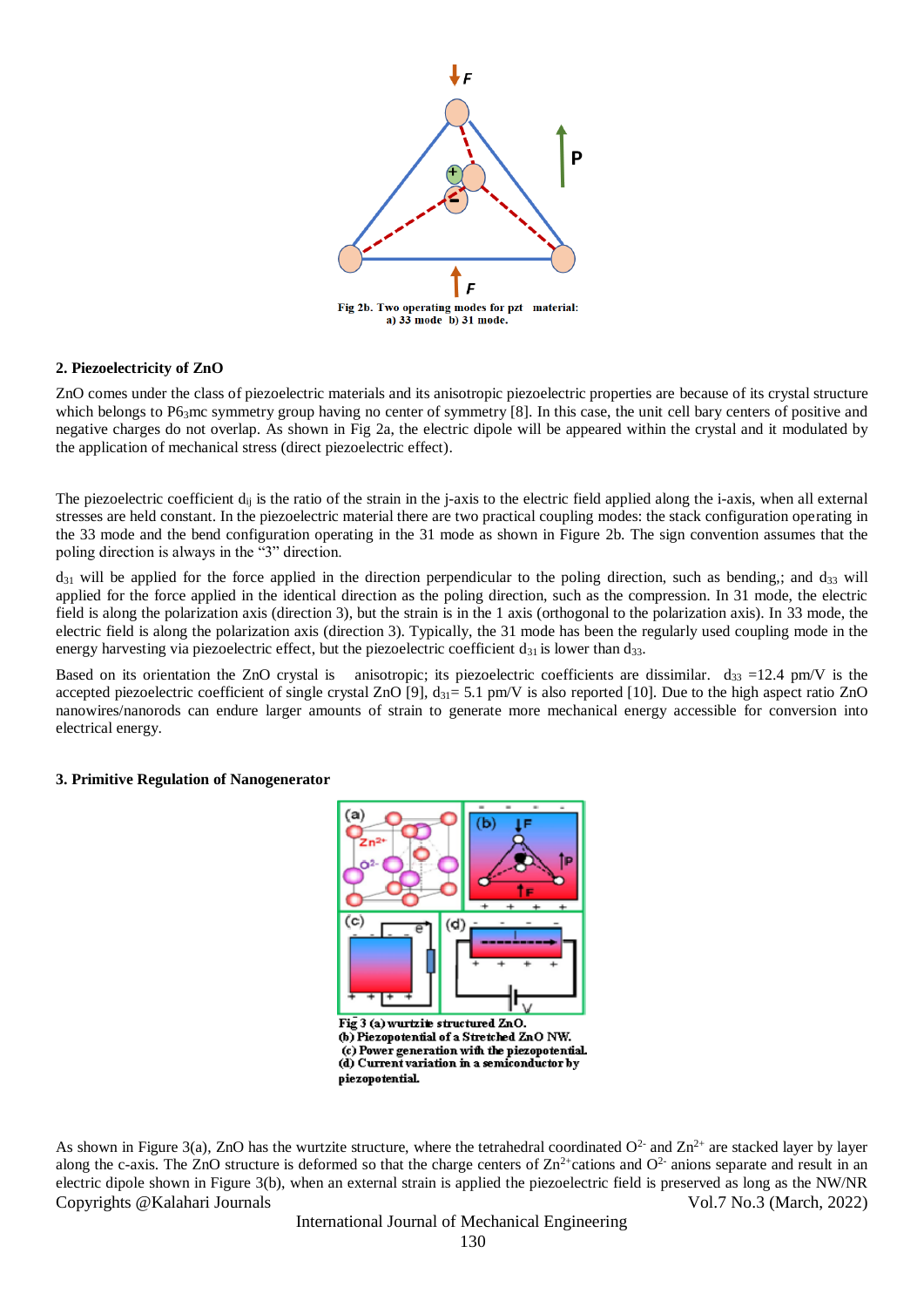is strained[11,12]. The electrons in the circuit are driven to flow to partially screen the piezopotential after a strained crystal is connected to an external load which is the method for converting energy. Therefore the norm of the nanogenerator is the transient flow of electrons in outer load as driven by the piezopotential created by dynamic straining shown in Figure 3(c) whereas, the piezopotential acts as a gate voltage that can tune/gate the transport process of the charge carriers under the driving force of an externally applied voltage shown in Figure 3(d) if the material is also a semiconductor. According to the principle of metal and semiconductor junction (Schottky junction) the device fabricated can be known as the piezotronic device[13].





Copyrights @Kalahari Journals Vol.7 No.3 (March, 2022)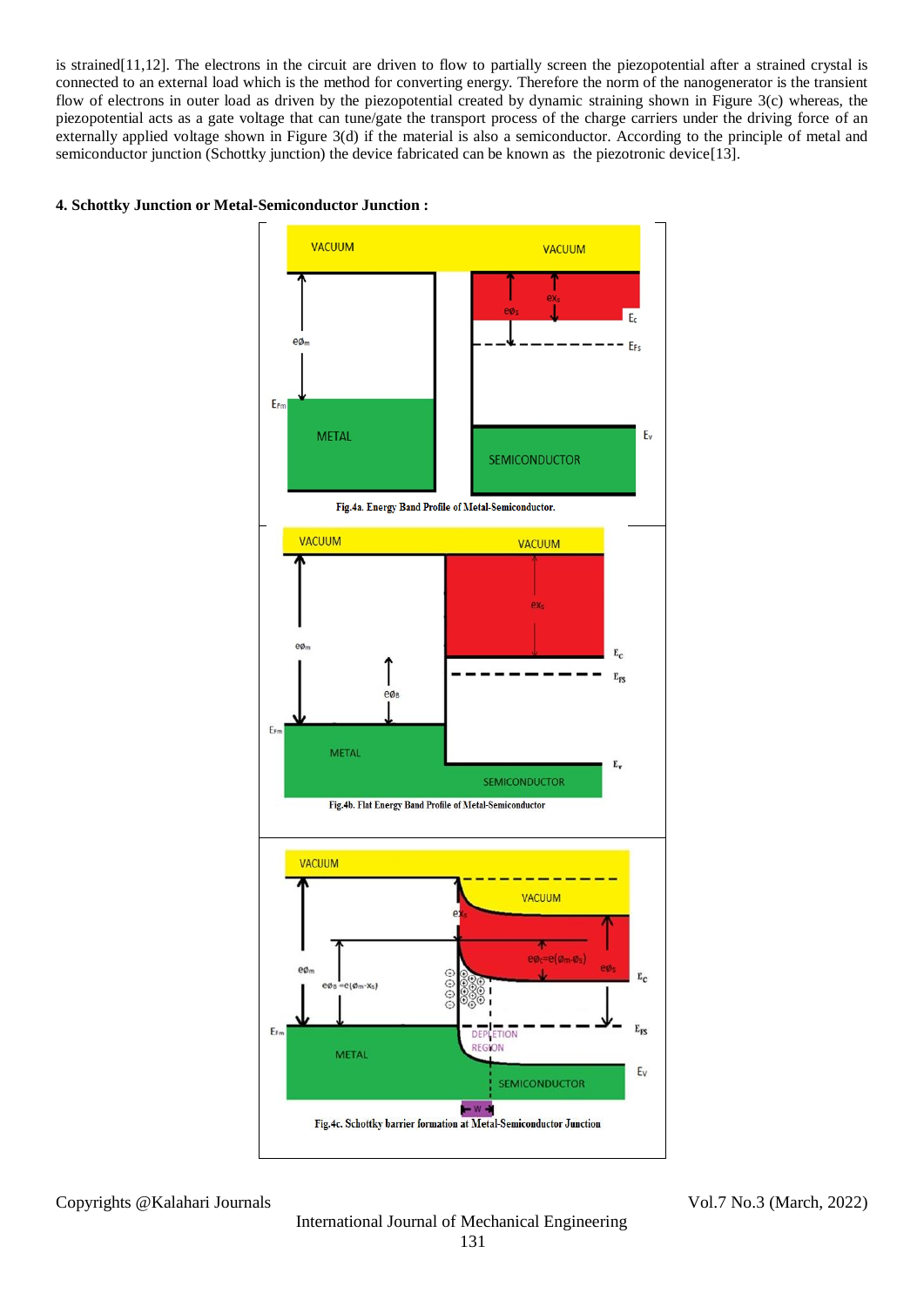

Metal - semiconductors junctions are the necessary characteristic of nanoelectronic devices. As shown in the Figure 4(a) the work function  $(\phi_m)$  is the energy needed to take away electron from the Fermi level of the metal to vacuum level, the energy needed to remove an electron from the conduction band to the vacuum level of semiconductor is known as electron affinity  $\chi_s$ .

In metals the Fermi energies of the metal do not vary at once as the metal and semiconductor are brought collectively [13]. As shown in the Figure 4(b) this yields the flat band diagram. A barrier of electrons will be formed by a metal-semiconductor junction, if the Fermi energy of the metal is somewhere between the conduction and valance band. A dispersion of the electrons will happen from the semiconductor to the metal. A decreased electron concentration in the semiconductor is left by the net transfer of the electrons and procedure goes on until E<sub>FS</sub> constant. As electrons are reduced from the semiconductor a creation of net positive charge is visible in the semiconductor at the junction.

Schottky barrier which is a potential barrier of  $e\phi_B = e\phi_m - e\chi_s$  is formed at the M-S interface. As shown in Figure 4(c), when these two forces are equivalent then equilibrium is set up. In response to the forces just explained, notice that the semiconductor energy bands bend [14]. The amount of band bending can be called the built in potential  $e\phi_i$ . At equilibrium for an electron to cross from the semiconductor to metal it over comes eϕi.

The barrier potential  $e_{\text{DB}}$  must be overcome, to cross from the metal, for an electron to semiconductor. Consider a positive external potential (FB) is applied such that this will create an electric field across the junction then the diffusion current will not be opposed and current flows across the junction. Note the reduction in barriers for electron flowing from semiconductor but not for electron flowing from metal to semiconductor as shown in figure  $4(d)$ . With respect to the Fermi energy semiconductor the  $E_{FM}$  of metal is lower [14].

 The metal's Fermi energy is increased with respect to the Fermi energy in semiconductor if a negative voltage (RB) is applied to the metal as shown in Figure 4(e). At the junction the electric field is reinforced by the external field caused by the reduced carriers increased the band bending and stop the diffusion current from flowing [15]. With positive barrier height the metal-semiconductor junction acts as rectifying behavior. In this way a semiconductor to metal barrier is decreased in forward bias and increased in reverse bias.

Copyrights @Kalahari Journals Vol.7 No.3 (March, 2022)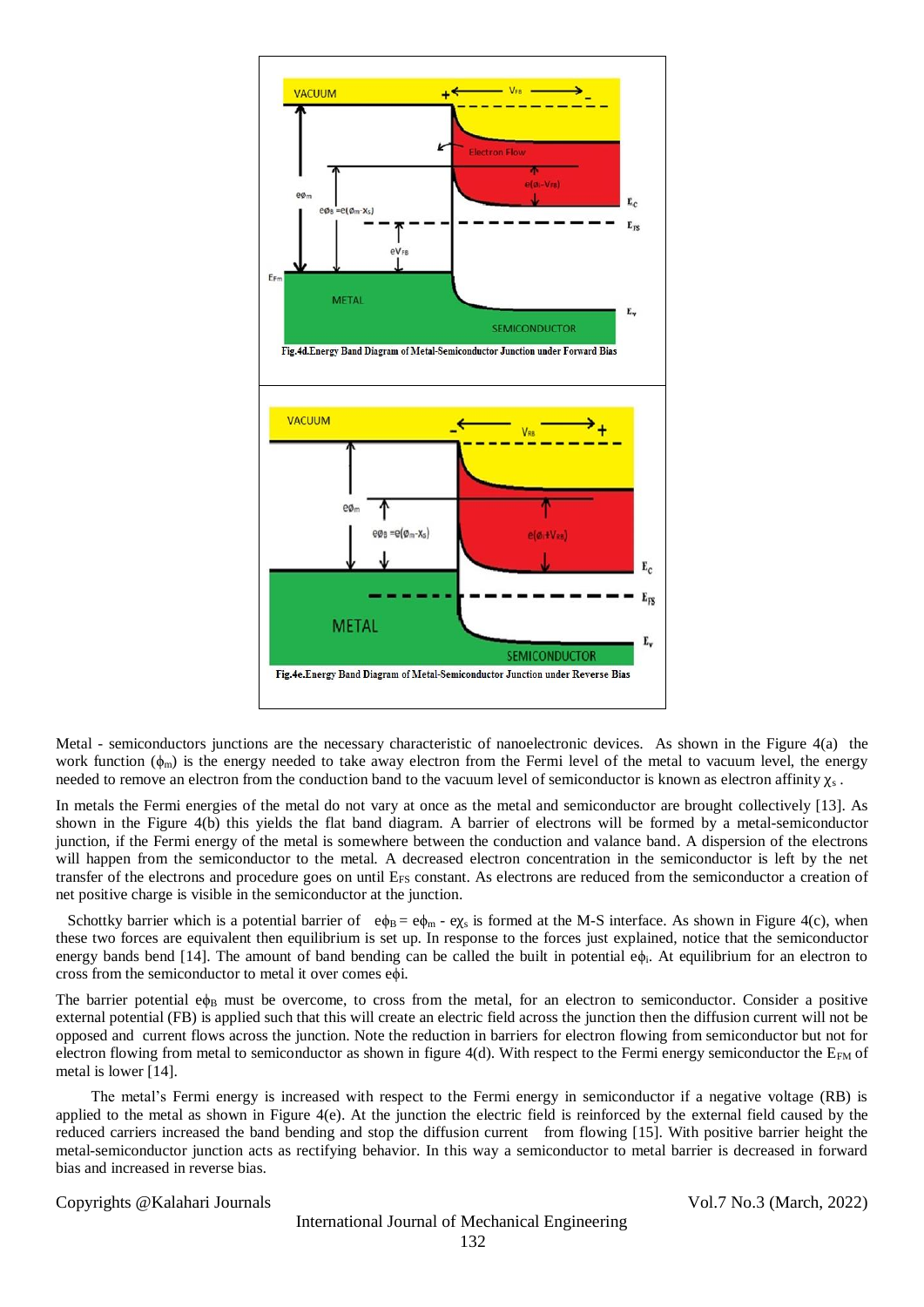#### **Table. 8.2 . Work function, electronic affinity of metals.**

| <b>Some metals Work function</b> |                              |  |
|----------------------------------|------------------------------|--|
| <b>Element</b>                   | Work function $\phi_m$ volts |  |
| Ag, silver                       | 4.26                         |  |
| Au, Gold                         | 5.1                          |  |
| Pt, Platinum                     | 5.65                         |  |
| Pd, Palladium                    | 5.12                         |  |
| Ni, Nickel                       | 5.15                         |  |



.<br>Fig. 5. Power generation process of a piezoelectric ZnO nanorod as a result of coupled piezoelectric<br>and semiconducting properties with the Schottky barrier at copper tip-ZnO nanorod interface.

| <b>Some metals Electron affinity</b> |                          |  |
|--------------------------------------|--------------------------|--|
| Element                              | <b>Electron affinity</b> |  |
|                                      | $\chi$ s volts           |  |
| Ge, Germanium                        | 4.13                     |  |
| Si, Silicon                          | 4.01                     |  |
| GaAs, Gallium<br>Arsenide            | 4.07                     |  |
| AlAs, Aliminium<br>Arsenide          | 3.5                      |  |
| ZnO, Zinc Oxide<br>nanorods          | 4.5                      |  |

# **5. Nanogenerator's Working Module**

The contact at top and bottom ends should be asymmetric: one Ohmic and one Schottky, to gain the harvesting energy output [16]. The electron affinity ( $\chi_s$ ) of ZnO is 4.5 eV and the work function ( $\phi_m$ ) of polycrystalline paste Ag is 4.2eV ( $\phi_m < \chi_s$ ), hence there is no barriers at the interface Ag/ZnO leading an Ohmic contact[17]. The top end contact Au coated Cu/ZnO in which Au has a  $\phi_m$ of 5.4eV  $(\phi_m > \chi_s)$ , the entire transport procedure is dominated by a Schottky barrier which was shown in such system on the other side [18].

There are two diverse transport procedures across the Au coated Cu/ZnO Schottky barrier because of the two contrary potentials from the compressed side (negative potential Vs<sup>-</sup>) and the stretched side (positive potential Vs<sup>+</sup>) of the ZnO NR. The tip will first enter in contact with the stretched surface where Vs > 0, so the Au coated Cu metal tip has a potential V<sub>m</sub>≈0 leading a negative bias at the metal tip Au coated Cu/semiconductor ZnO interface  $\Delta V = Vm - Vs^+ < 0$ , at the time of Au coated Cu tip scan. Therefore as shown in Figure.5 (a) the interface is a reverse biased Schottky diode and in such case, only small current flow can be across the interface because of the n-type semiconductor features of the ZnO NRs. Second, interface is a forward biased Schottky barrier, when the Au coated Cu tip enters in contact with the compressed side of the NW where  $V_s < 0$ , leading a positive bias at the same interface  $\Delta V = V_m - V_s > 0$ , the ZnO NR based NG can save the piezoelectric charges and later produce the discharge output.

Copyrights @Kalahari Journals Vol.7 No.3 (March, 2022)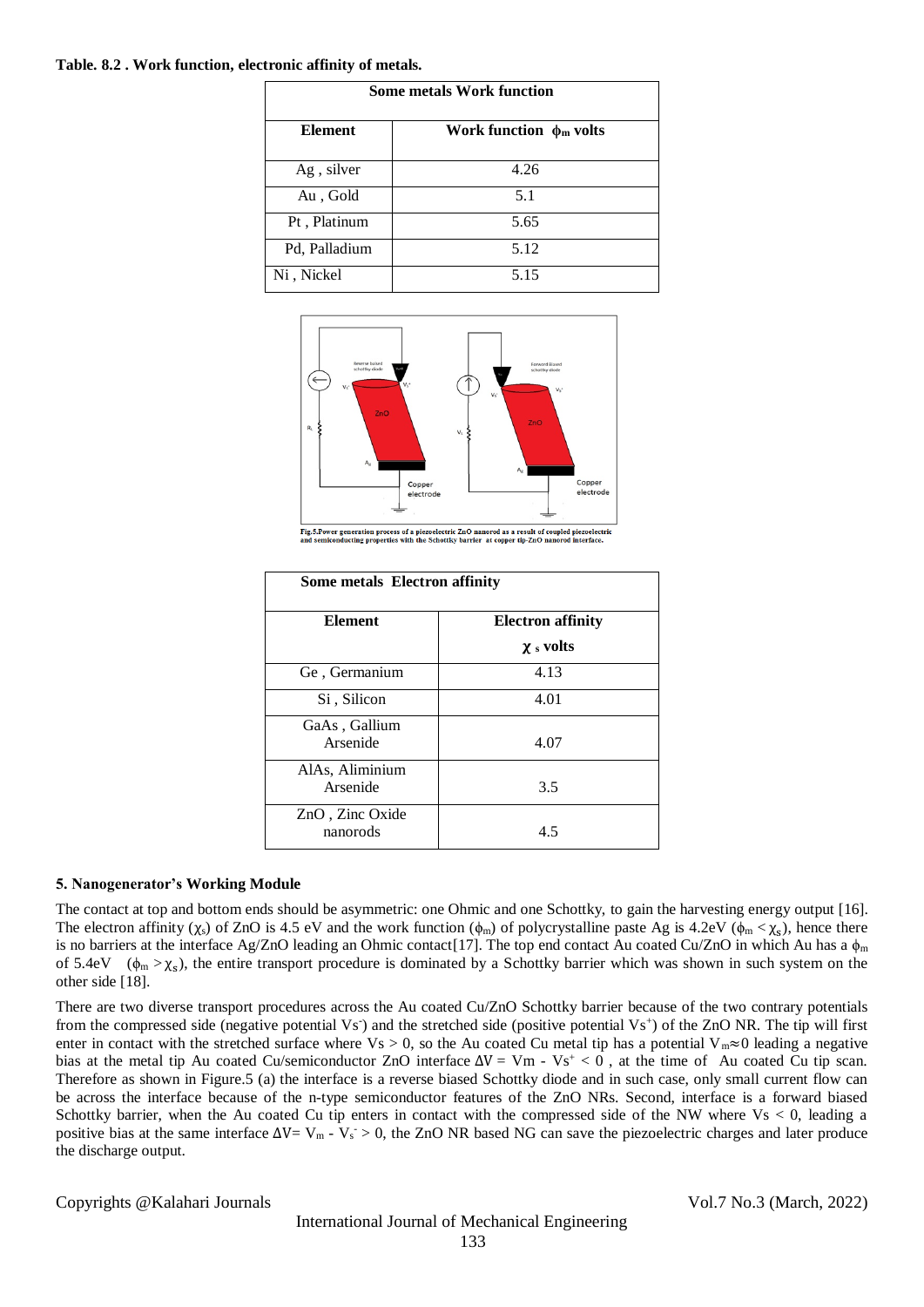#### **6. Experimentation for Nanogenerator**

Copper is, generally, a thin and economical fine electrical conductor for the fabrication of **Randomly Integrated NanoGenerator (RING)**. From the copper plate, so as to stop the ZnO nanorod's detachment, at the boundary interface under an applied strain, Cu plate's micro scale coarse surface was rubbed with sandpaper, cleaned chemically and immersed in electrolyte for electro deposition of ZnO nanorods on to it. There is a uniform or random deposit of ZnO Nanoparticles and nanorods together with lateral, vertical, tilted nanorods on the copper substrate in large area, later it is spin coated with a few micrometers layer of PMMA on ZnO nanostructures as one type of sample and another plate coated with PMMA/ZnO nanocomposite prepared previously. Afterwards 90 seconds of oxygen plasma etching is performed to etch out the PMMA coating's fine thickness for the reason of top electrode contact and the nanorods tips are projected out to some extent. Thus the PMMA coated on ZnO nanostructures are further covered by another zigzag copper plates on each which acts as another electrode. We named it **Randomly Integrated NanoGenerator (RING)** as the copper plate was randomly deposited by nanorods. The voltage from a single nanowire was not measured by the measurement of output voltage of a ZnO nanogenerator , instead from the nanogenerator as a whole .

#### **7. Results And Discussions**

#### **7.1. XRD Analysis**



We recorded PMMA's X-ray diffraction patterns on ZnO Nanostructures. As shown in Figure 8.26, a broad non crystalline peak  $(10-30^0)$  of PMMA and nanocrystalline diffraction peaks  $(30-80^0)$  of ZnO were shown by the XRD patterns. The ZnO nanostructure's incorporation generates neither a new peak nor a peak shift by means of PMMA indicating two phase structures.

#### **7.2 FTIR Analysis**

The FTIR spectra of the films are equivalent except for the absorption peaks at  $3410 \text{ cm}^{-1}$ , which are assigned to Acrylate carboxyl group on the ZnO surface. The films display the feature, strong absorption peaks of 1742 and 1150 cm<sup>-1</sup>, which are caused by CAOAC stretching of the PMMA linkages. The absorption peak at near 1447 cm<sup>-1</sup> is attributable to represent the bending, stretching of CH<sub>2</sub> and CH<sub>3</sub> group in PMMA. The ZnO nanostructures' incorporation in PMMA matrix is confirmed by appearance of characteristic Zn-O vibration band at 459cm-1 .



Copyrights @Kalahari Journals Vol.7 No.3 (March, 2022)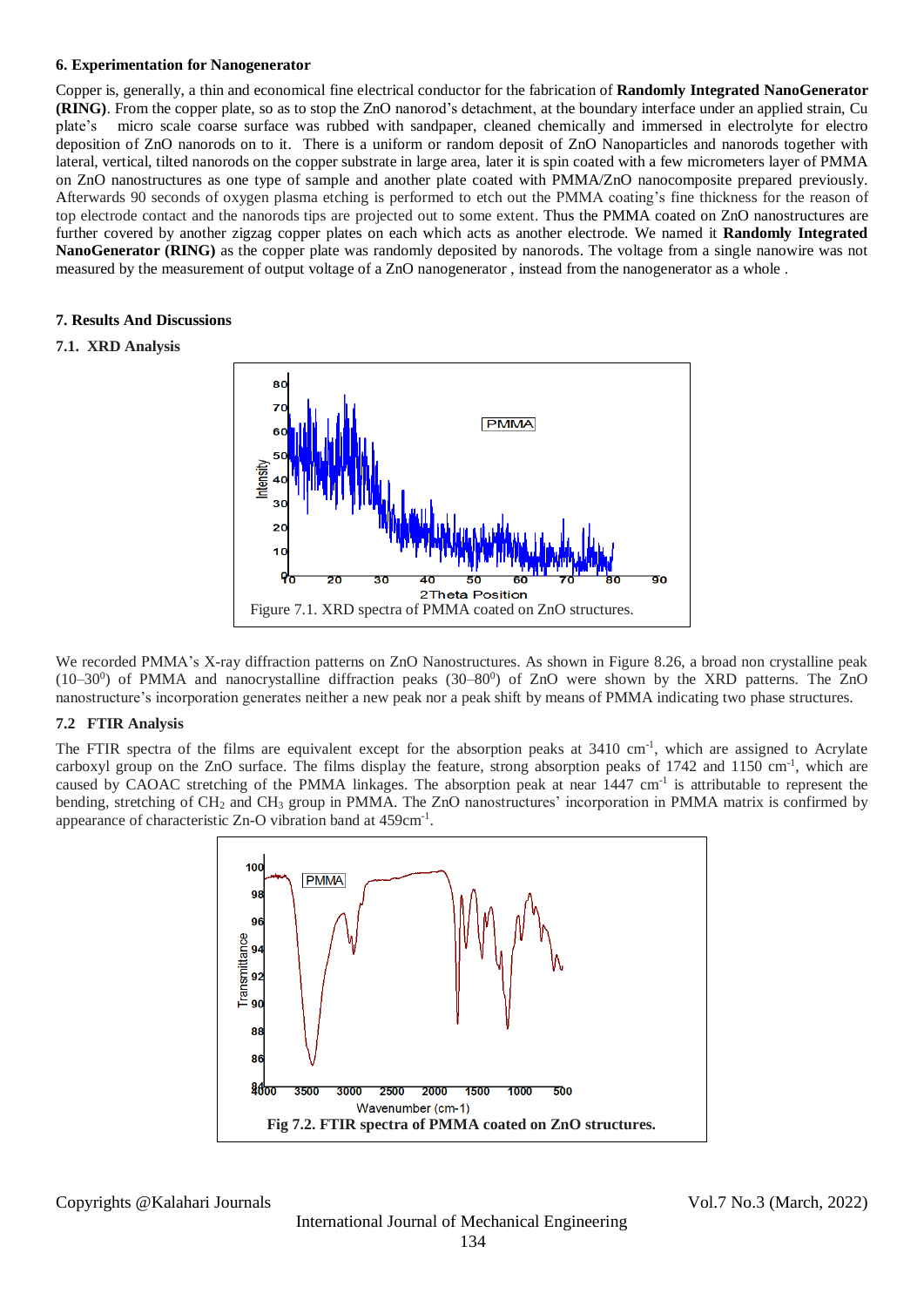#### **7.3 UV Analysis**

Figure 7.3 shows the UV-V which is the spectra of PMMA coated on ZnO nanostructures in the spectral range between 220nm and 385nm.The absorption peak is seen at 372nm corresponding to the exciton state in the ZnO nanostructures. Visible transparency had been enhanced by PMMA coated on ZnO nanostructures films those are formed by the polymerization while UV absorption is still close to 100% of the incident UV light.



#### **7.4 PSA Analysis**

Figure 7.4 shows the results of size distribution measurements of PMMA coated on ZnO nanostructures. It could be inferred that nanostructures' cumulated diameters in effect is intense micro mixing by sonication. The nanostructures' average size in PMMA are within the range of 56 nm, a slight difference from the size of individual nanostructures i,e 42nm. Aggregation of ZnO structures is the probable cause for particle size distribution's

increase.



#### **7.5.RAMAN Analysis :**

Raman Spectrometer is used to study Raman spectra over the range  $0 - 4000$  cm<sup>-1</sup>. Here it is monitored that the maximum intensity takes place at around 1060.33 cm<sup>-1</sup> for the PMMA coated on ZnO nanostructures. The outcomes disclosed that the weaker Raman peaks in between 1000cm<sup>-1</sup> to 1500cm<sup>-1</sup> are because of the interactions of zone-boundary phonons arising owing to both C-H and Zn-O nanostructures 'stretching vibrations f in the composite.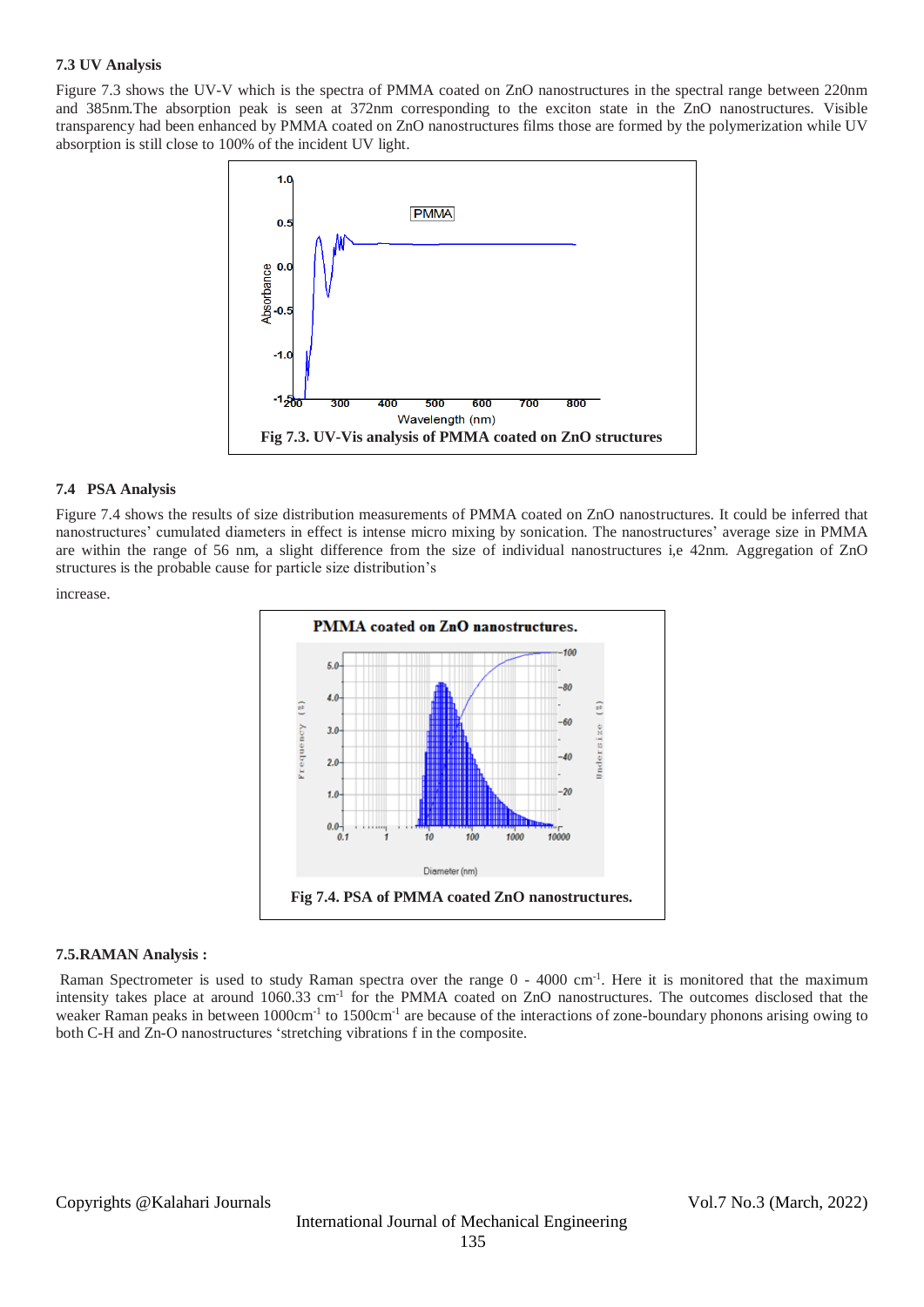

### **7.6 SEM Analysis**



**Fig 7.6. SEM images of PMMA coated on ZnO Nanostructures.**

Figure 7.6 shows PMMA's SEM images on ZnO nanostructures. PMMA's spin coating is done for the reason of long term nanorods' stability and complete nanogenerator structure's mechanical robustness. Also, it assists to put off possible short circuiting between the bottom and the top electrodes. Later, 90 seconds of oxygen plasma etching is done to etch out the fine PMMA's coating thickness for the purpose of top electrode contact and the nanorods tips are somewhat projected out as shown in Figure 7.6. From the figure it is disclosed that the Nanorods are randomly deposited and the PMMA layer between the nanorods serves as an insulator. The nanorods tips which are somewhat projected out are the key factor for the production of current when brought in contact with the zigzag electrode that was gold coated.

**7.7. Atomic Force Microscope Analysis**



**Fig.7.7.2. AFM image of PMMA coated on ZnO Nanorods deposited sample.**

Copyrights @Kalahari Journals Vol.7 No.3 (March, 2022)